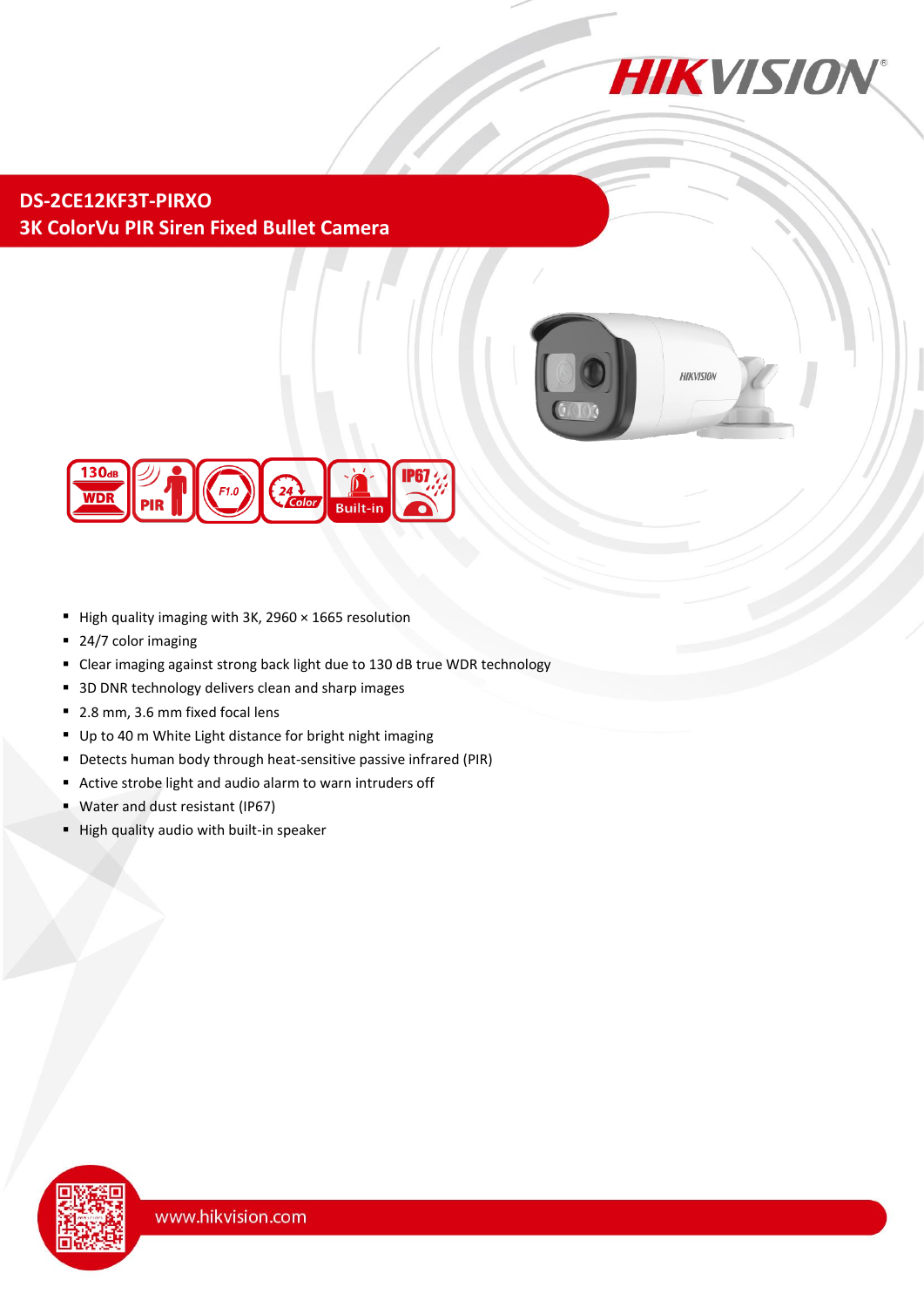

## **Specification**

| <b>Camera</b> |
|---------------|
|---------------|

| Image Sensor                     | 1/1.8" 3K CMOS                                                                    |  |
|----------------------------------|-----------------------------------------------------------------------------------|--|
| Max. Resolution                  | 2960 (H) × 1665 (V)                                                               |  |
| Min. Illumination                | 0.0003 Lux $@$ (F1.0, AGC ON), 0 Lux with white Light                             |  |
| <b>Shutter Time</b>              | PAL: 1/25 s to 1/50,000 s; NTSC: 1/30 s to 1/50,000 s                             |  |
| Day & Night                      | 24/7 Color Imaging                                                                |  |
| Angle Adjustment                 | Pan: 0° to 360°, Tilt: 0° to 180°, Rotation: 0° to 360°                           |  |
| Signal System                    | PAL/NTSC                                                                          |  |
| Slow Shutter                     | Max. 16 times                                                                     |  |
| Lens                             |                                                                                   |  |
| Lens Type                        | 2.8 mm, 3.6 mm fixed focal lens                                                   |  |
| Focal Length $&$ FOV             | 2.8 mm, horizontal FOV: 109°, vertical FOV: 58°, diagonal FOV: 129°               |  |
|                                  | 3.6 mm, horizontal FOV: 92°, vertical FOV: 45°, diagonal FOV: 111°                |  |
| Lens Mount                       | M16                                                                               |  |
| Illuminator                      |                                                                                   |  |
| Supplement Light Type            | White Light                                                                       |  |
| Supplement Light Range           | Up to 40 m                                                                        |  |
| Smart Supplement Light           | Yes                                                                               |  |
| Image                            |                                                                                   |  |
| Image Parameters Switch          | STD/HIGH-SAT/HIGHLIGHT                                                            |  |
|                                  | Brightness, Contrast, Mirror, Defective Pixel Correction, Sharpness, Smart        |  |
| <b>Image Settings</b>            | Light, Anti-Banding, AGC                                                          |  |
| <b>Frame Rate</b>                | 3K@20 fps, 4 MP@30 fps, 4 MP@25 fps, 1080p@30 fps, 1080p@25 fps                   |  |
| Day/Night Mode                   | Color                                                                             |  |
| Wide Dynamic Range (WDR)         | $\geq$ 130 dB                                                                     |  |
| Image Enhancement                | WDR, BLC, HLC, Global, HLS                                                        |  |
| Privacy Mask                     | 4 programmable privacy masks                                                      |  |
| Noise Reduction                  | 3D DNR/2D DNR                                                                     |  |
| <b>White Balance</b>             | Auto/Manual                                                                       |  |
| White Light                      | Auto/Off                                                                          |  |
| <b>Supplement Detection(PIR)</b> |                                                                                   |  |
| PIR Range                        | 11 <sub>m</sub>                                                                   |  |
| PIR Angle                        | $110^\circ$                                                                       |  |
| Interface                        |                                                                                   |  |
| Video Output                     | 1 HD analog output                                                                |  |
| Alarm                            | 1 line out                                                                        |  |
|                                  | Flashing Light Alarm (White)                                                      |  |
| Event                            |                                                                                   |  |
| <b>Motion Detection</b>          | 4 programmable motion areas                                                       |  |
| General                          |                                                                                   |  |
| Power                            | 12 VDC ± 25%, max. 7.9 W                                                          |  |
|                                  | *You are recommended to use one power adapter to supply the power for one camera. |  |
| Material                         | Front cover: Metal, Main body: Plastic                                            |  |
| Dimension                        | 82.6 mm × 77.1 mm × 213.2 mm (3.25" × 3.04" × 8.39")                              |  |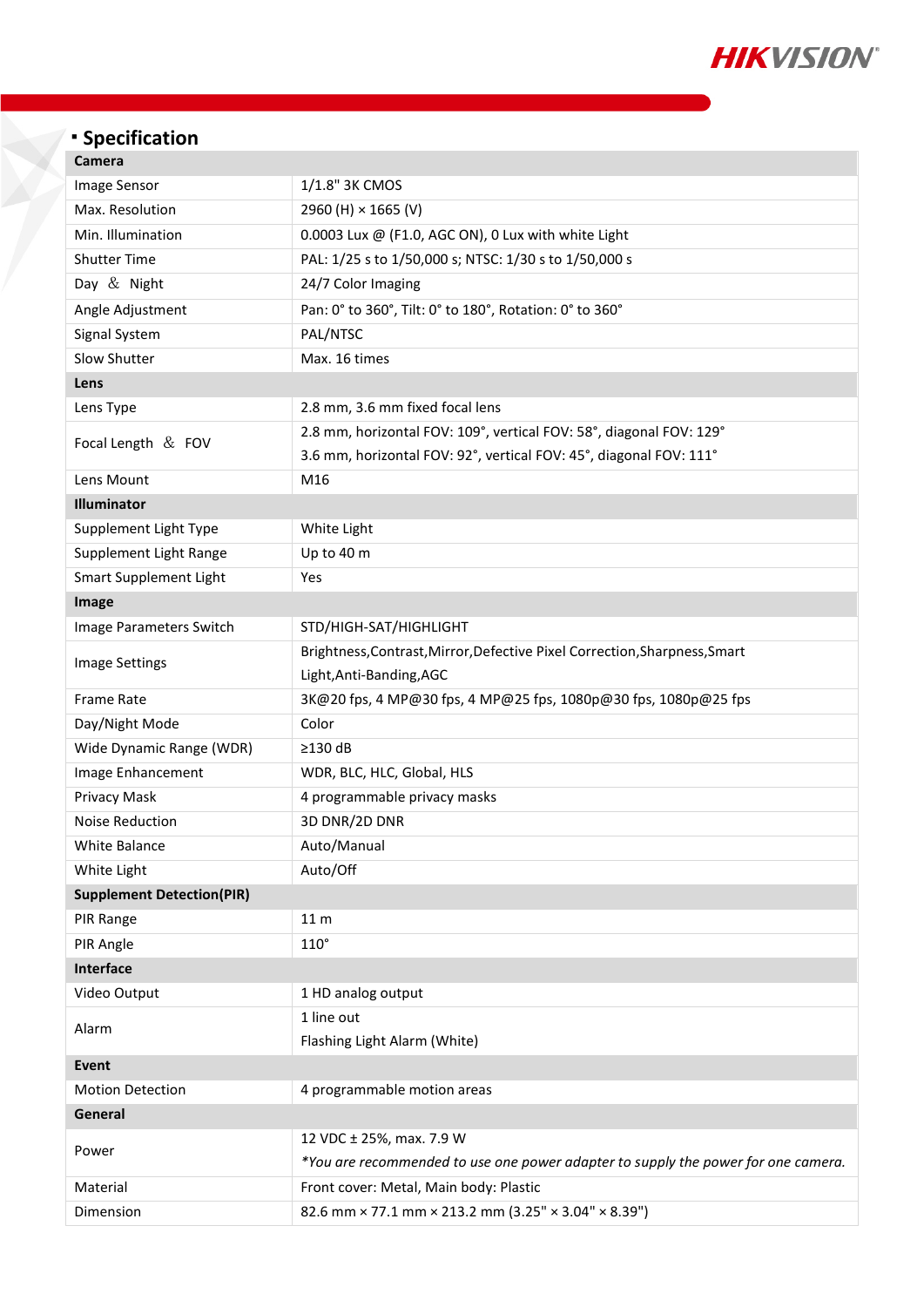

| Weight                     | Approx. 467 g (1.03 lb.)                                               |
|----------------------------|------------------------------------------------------------------------|
| <b>Operating Condition</b> | -40°C to 60°C (-40°F to 140°F), humidity: 90% or less (non-condensing) |
| Communication              | <b>HIKVISION-C</b>                                                     |
| Language                   | English                                                                |
| Approval                   |                                                                        |
| Protection                 | <b>IP67</b>                                                            |

## **Available Model**

DS-2CE12KF3T-PIRXO

## **Dimension**



- **Accessory**
- **Optional**